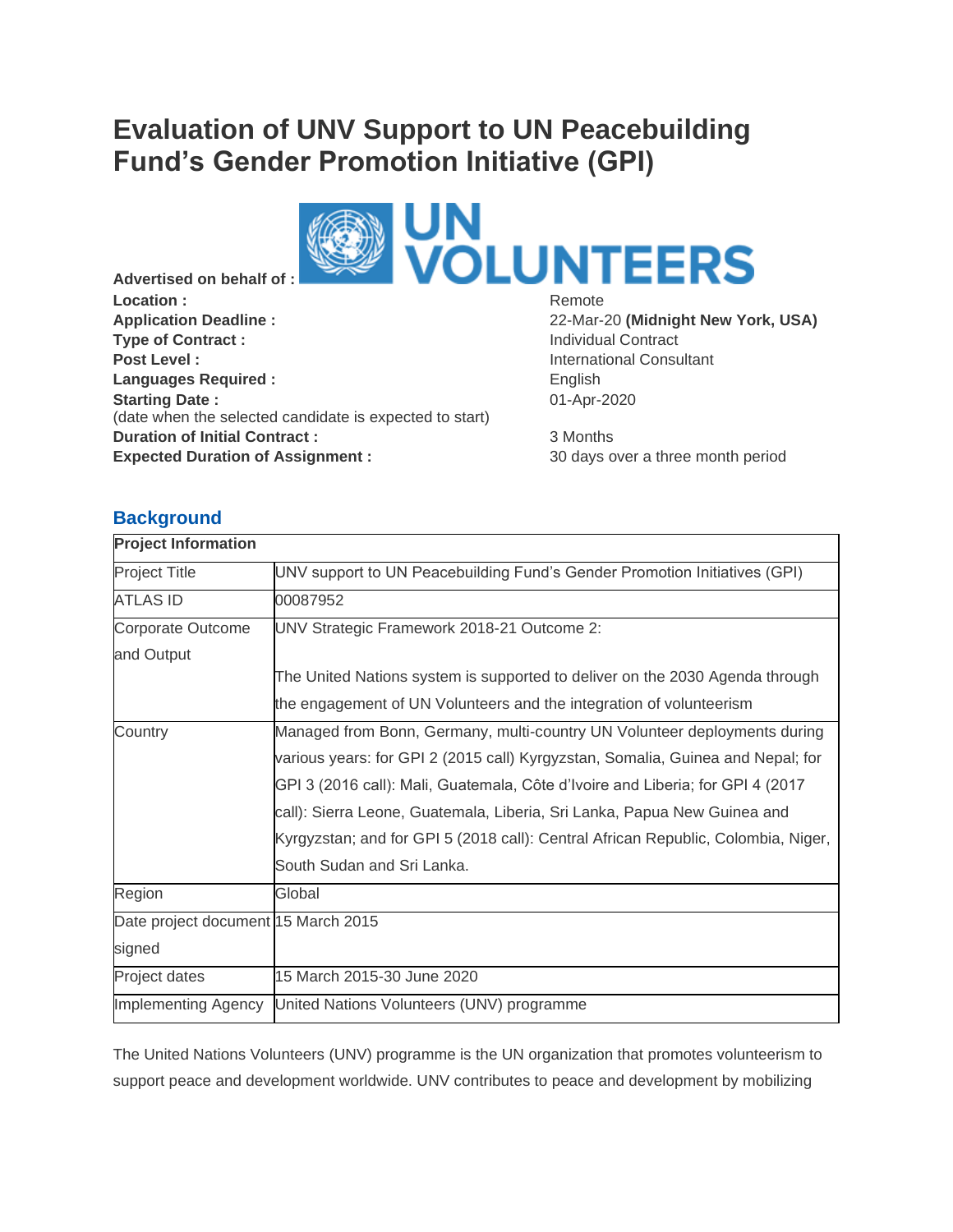volunteers, advocating for volunteerism globally and encouraging partners to integrate volunteerism into development programming.

UNV's vision is a world where volunteerism is recognized, within societies, as a way for all people and countries to achieve peace and development through the simultaneous eradication of poverty and significant reduction of inequalities and exclusion.

The UN Secretary-General (SG)'s 2010 report on women's participation in peacebuilding presented a comprehensive Seven-Point Action Plan on Gender-responsive Peacebuilding outlining commitments in 7 areas, to ensure that women's priorities are addressed, their participation is guaranteed, and a gender perspective is applied to all aspects of peacebuilding.

The United Nations Volunteers (UNV) programme, in partnership with the Peacebuilding Support Office (PBSO) and the United Nations Entity for Gender Equality and Empowerment of Women (UN Women), through the 'UNV Support to UN Peacebuilding Fund's Gender Promotion Initiatives (GPI) project' with funding from the Federal Ministry for Economic Cooperation and Development (BMZ) and UNV's Special Voluntary Fund (SVF), is supporting gender-responsive peacebuilding projects in 5 to 6 countries eligible for UN Peacebuilding Fund (PBF) funding every year since the third round of the Gender Promotion Initiative (GPI). The project was signed on 1 March 2015, revised on 20 May 2018 and had a no-cost extension until 30 June 2020, agreed with BMZ.

UNV Support to UN Peacebuilding Fund (PBF)'s Gender Promotion Initiatives (GPI) project to support gender-responsive peacebuilding consists of the following:

- Deployment of one international UN Volunteer and one national UN Volunteer in five to six countries every year, in the lead UN Agency implementing the PBF approved gender-responsive peacebuilding project to strengthen the capacity of the UN system to coordinate the initiatives and to strengthen the interaction between UN and civil society at community level to help promote the role of women in local peacebuilding processes and strengthening local conflict resolutions mechanism.
- Organisation of a global learning and strategy workshop for the UN Volunteers serving through the GPI project and other relevant national and international UN Volunteers serving in the field of women, peace and security, to further strengthen capacities in coordinating and monitoring of the relevant gender responsive peacebuilding projects.

#### **Evaluation Purpose, Scope and Objectives**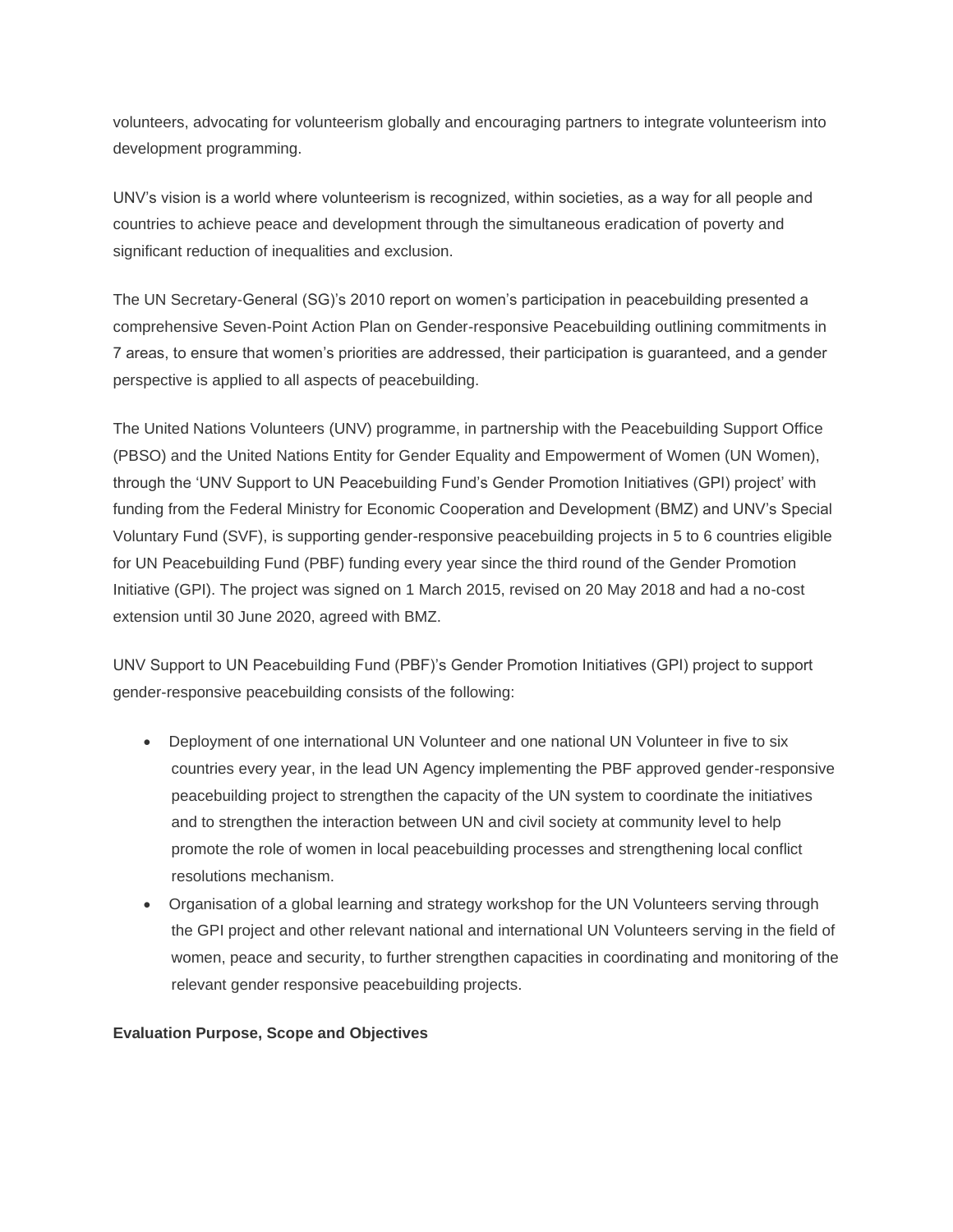• UNV is conducting a final external evaluation of UNV's support to UN Peacebuilding Fund's Gender Promotion Initiative (GPI) project as part of the project's workplan, as approved by the GPI Project Board. The evaluation will provide accountability to both internal and external stakeholders related to the planning, implementation and results of the GPI project as well as learning for preparation of next generation UNV support to GPI and case studies on volunteering contribution to gender responsive peacebuilding.

The primary objectives of evaluating UNV's support to UN Peacebuilding Fund's Gender Promotion Initiative (GPI) project are to:

- Assess the performance of and results achieved or expected to be achieved by the GPI project.
- Provide clear, actionable recommendations for putting in place effective and efficient implementation mechanisms for any next generation of UNV support to UN Peacebuilding Funds' Gender responsive peacebuilding.
- Analyse and provide case studies on volunteering contribution to gender-responsive peacebuilding programming.The focus of the evaluation will be on the results achieved against the outcomes, outputs and indicators in the GPI project document. To address both accountability and learning needs related to the GPI, the scope of evaluation will be the GPI project period 2015-20, covering the countries where the national and international UN Volunteers were deployed through the GPI project. During the GPI project period, national and international UN Volunteers were deployed for GPI2 (2015 call) in Kyrgyzstan, Somalia, Guinea and Nepal; for GPI3 (2016 call) in Mali, Guatemala, Côte d'Ivoire and Liberia; for GPI4 (2017 call) in Sierra Leone, Guatemala, Liberia, Sri Lanka, Papua New Guinea and Kyrgyzstan; and for GPI5 (2018 call) in Central African Republic, Colombia, Niger, South Sudan and Sri Lanka. Two countries from the above will be selected for an in-depth analysis through field visits by the consultant.

#### **Evaluation Criteria and key guiding questions**

To provide the most benefit to the organisations, the evaluation will attempt to understand what worked and what didn't work regarding planning and implementation of GPI vis-a-vis the expected outputs under the GPI project document. Some of the draft questions are given below that can be changed / refined during the consultation process of the inception report.

Relevance: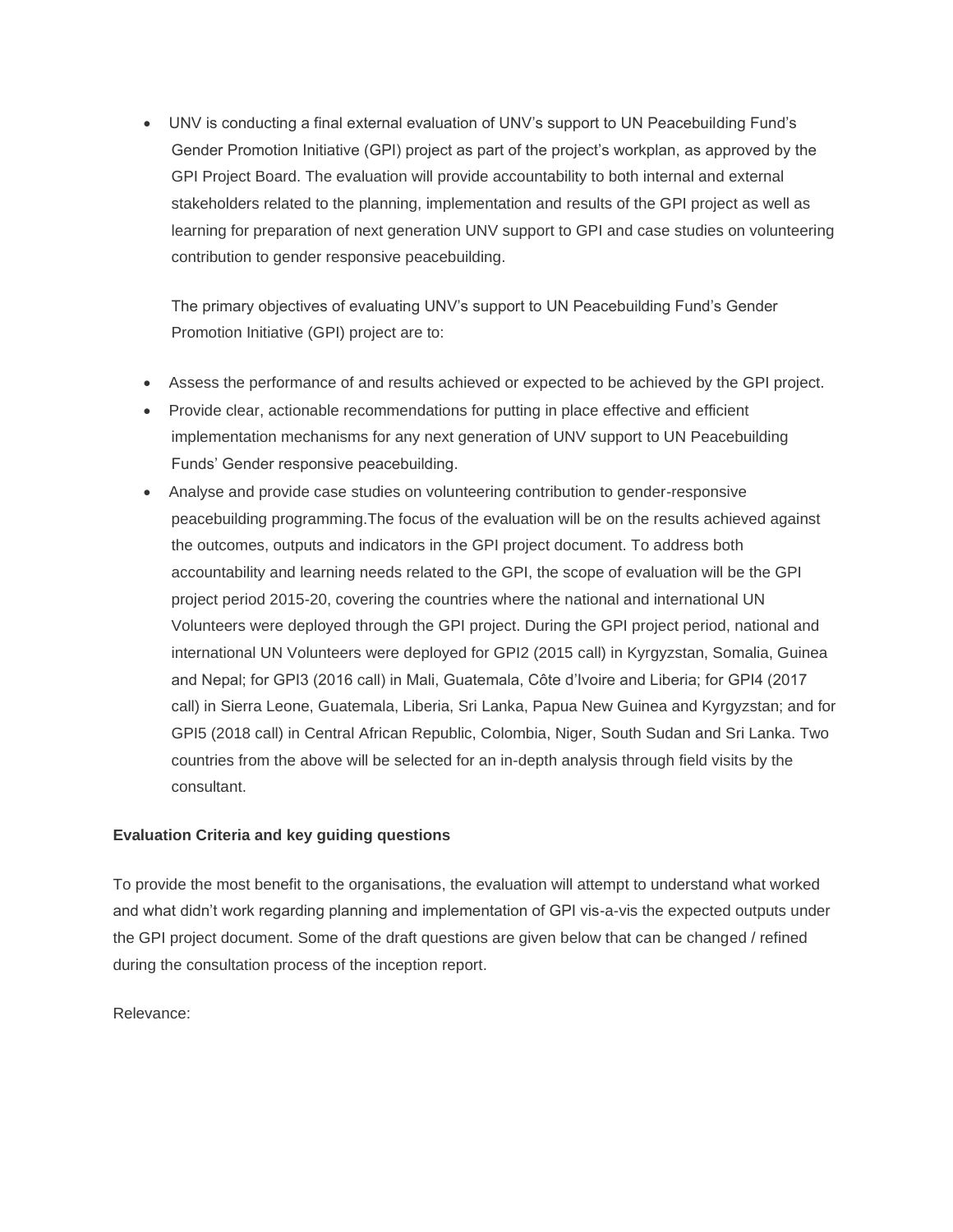- To what extent were the objectives of the UNV support to UN peacebuilding fund's GPI project consistent with the priorities of internal and external stakeholders and partners including member states and UN agencies as recipient of PBF grants?
- To what extent was the project in line with the UNV Strategic Framework, SG's Seven Point Action Plan on Gender-Responsive Peacebuilding, SDGs and gender-responsive peacebuilding?
- To what extent was the engagement of UN Volunteers relevant to gender-responsive peacebuilding?

# **Efficiency**

- To what extent was the project structure and approach efficient in generating the expected results?
- To what extent have resources been utilized efficiently in contributing to the outputs of GPI?
- How efficient is the coordination and collaboration mechanism for planning and implementation of the GPI project?

#### **Effectiveness**

- To what extent has the capacity of the UN System to coordinate initiatives and to engage civil society and local communities in gender-responsive peacebuilding in the GPI countries been strengthened through GPI UN Volunteers?
- In which peacebuilding areas does the project have the greatest achievements? Why and what have been the supporting factors? How can the project build on or expand these achievements?
- In which areas does the project have the fewest achievements? What have been the constraining factors and why? How can or could they be overcome?
- How effective has the GPI project been in building the capacities of UN Volunteers on gender responsive-peacebuilding?

#### **Impact**

- What have been the positive and negative changes produced by the GPI project, directly or indirectly, intended or unintended.
- What has been the main contribution or added value of UN Volunteers to the outcomes of PBFfunded GPI projects?
- What real difference did UN Volunteers' involvement make to the beneficiaries? What were the most significant changes they helped to generate?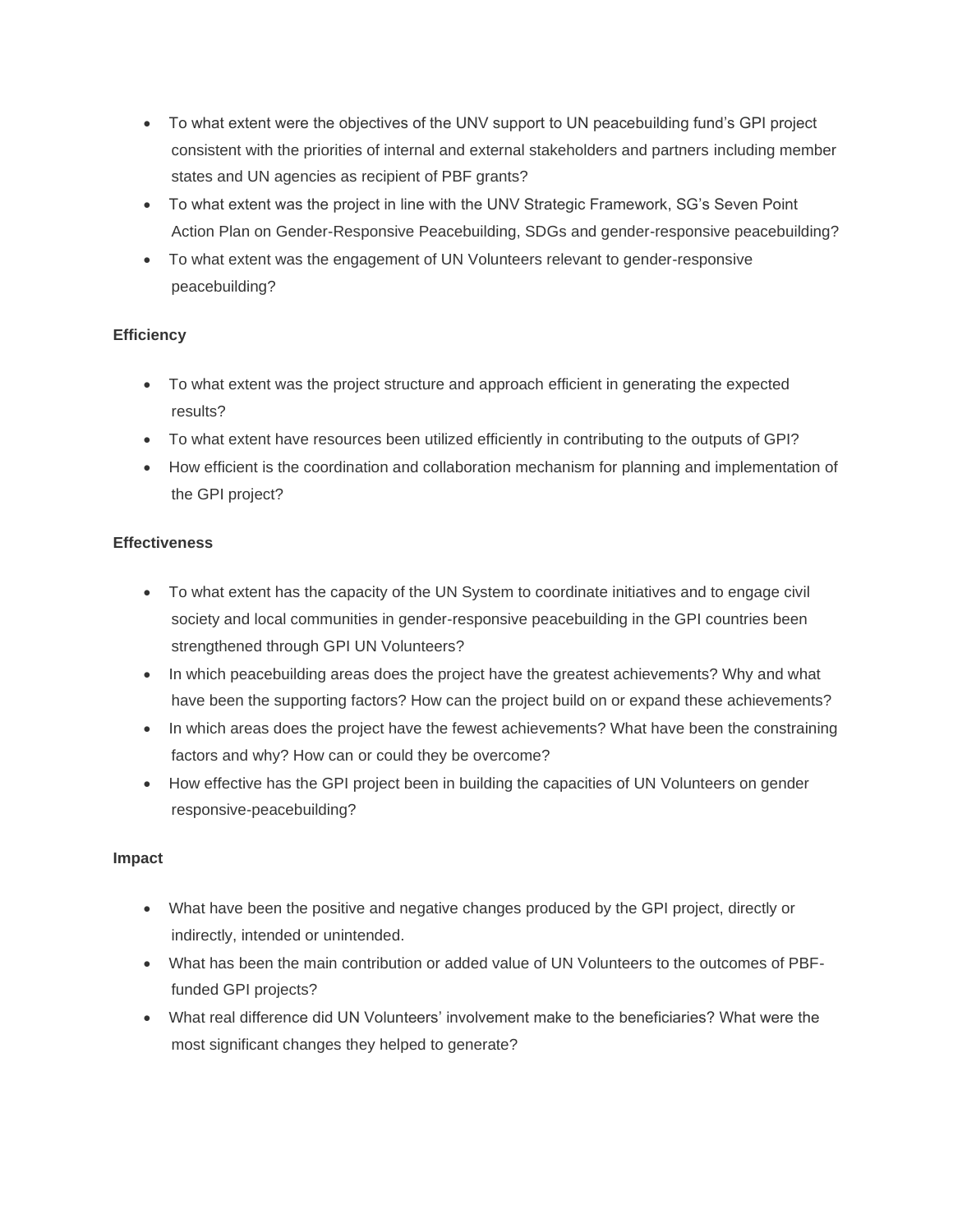#### **Sustainability**

- What are the changes in knowledge and practices in the participating organizations that will be utilized beyond the scope of this project?
- To what extent are the stakeholders likely to continue engaging UN Volunteers and volunteer groups in their gender-responsive peacebuilding programming?

#### **Gender and Social inclusion**

• To what extent has the GPI project contributed to strengthen equal engagement of women in national or local dialogues and existing peacebuilding initiatives?

#### **Evaluation methodology**

• The evaluation should be independent, transparent, inclusive, participatory and utilizationfocused. It is suggested that the consultant applies a mix of qualitative and quantitative approaches for evaluation. The specific methodology will be determined by the consultant with full consultation of relevant stakeholders during the inception phase. To support a participatory approach, as part of the inception report the consultant will conduct a thorough stakeholder analysis as well as a plan to involve relevant stakeholders in the evaluation.

#### **Core stakeholders**

- For the purposes of this evaluation, stakeholders are defined as those individuals, groups, or entities which are directly involved in carrying out the work of the UNV support to UN Peacebuilding Fund's Gender Promotion Initiative (GPI). In addition, relevant stakeholders also include those individuals, groups or entities which benefit from the work of UNV support to UN Peacebuilding Fund's Gender Promotion Initiative (GPI) and would therefore have a stake in the success of UNV in carrying out and achieving the results of GPI. Currently identified core stakeholders of the evaluation include, but are not limited to:
- UN Volunteers deployed through the GPI project (national, international)
- UN Agencies, national governments and CSOs engaged in implementing PBF funded projects in which the UN Volunteers were deployed through the GPI project.
- UN Women Country Offices
- UN Resident Coordinators (UNRCs) / UNRC Offices (UNRCOs)
- Target beneficiaries of PBF funded gender-responsive peacebuilding projects imbibing do no harm and conflict sensitivity approach.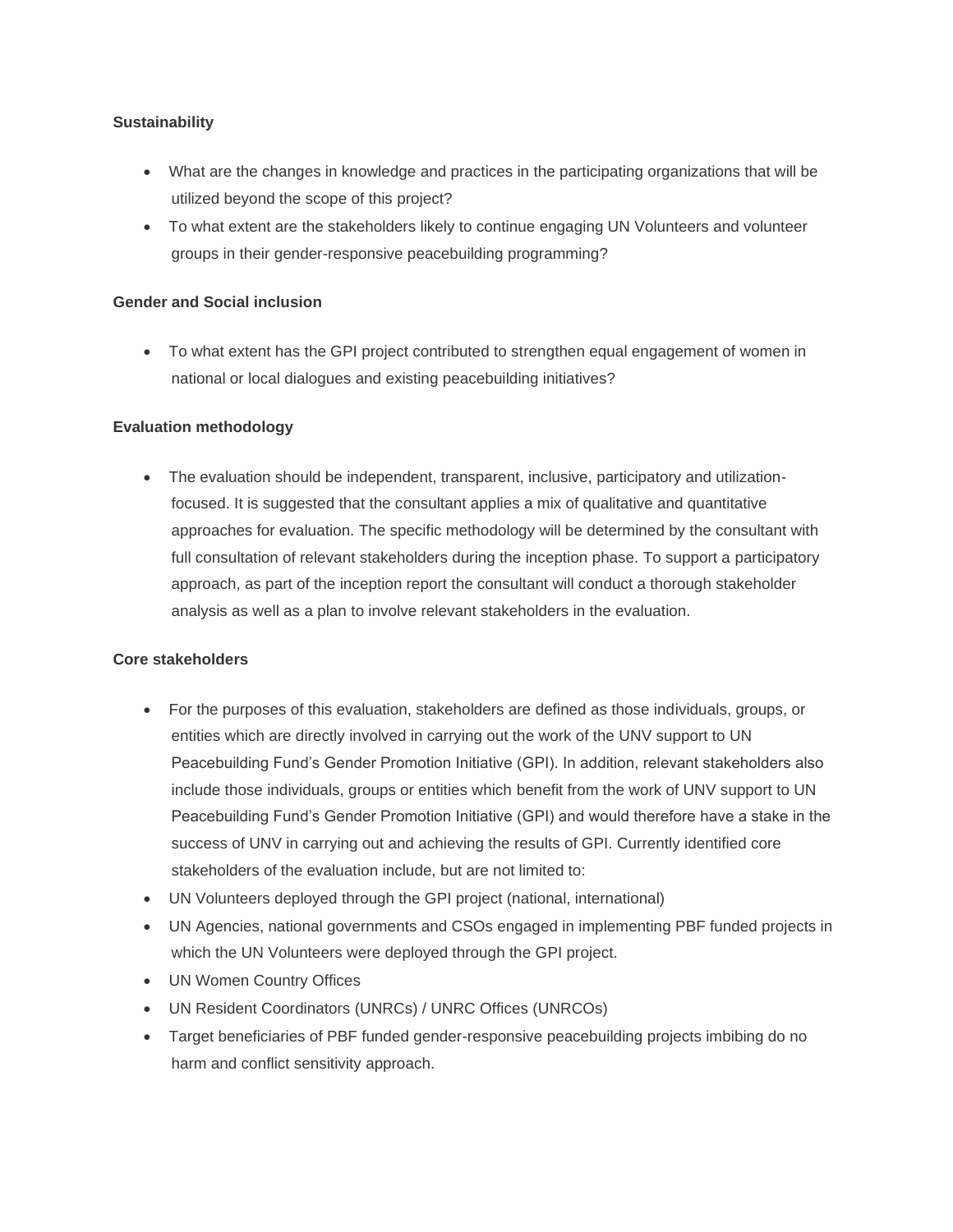- Partner organizations of UNV support to UN Peacebuilding Fund's Gender Promotion Initiative (GPI) (PBSO, UN Women at HQ level)
- Donors (BMZ)

## **Consultation process**

Based on the stakeholder analysis, the consultant will develop a mechanism for stakeholder participation and consultation throughout the evaluation and at appropriate process points. This will be submitted as part of the inception report. To ensure the utilization of the evaluation, the consultant will hold thorough consultations with UNV Volunteer Advisory Services Section (VASS) as the evaluation client as well as with the GPI Project Board.

#### **Data collection and analysis**

To conduct the evaluation, following are the elements proposed for data collection and analysis:

**Desk review of relevant documents** (Project document, Cost-sharing agreements, UNV Strategic Framework, Annual Project Progress Reports, learning workshop reports, Evaluation reports of select PBF projects, PBF GPI guidelines, SG's Seven Point Action Plan on Gender-Responsive Peacebuilding, etc.)

**Online / remote semi-structured interviews,** surveys and questionnaires including with key stakeholders referred above.

**Field visits** and on-site validation of key outputs and interventions in two countries where UN Volunteers have been deployed through GPI.

The final methodological approach including interview schedule, field visits and data to be used in the evaluation should be clearly outlined in the inception report and be fully discussed and agreed between UNV and GPI Project Board members. The evaluator is expected to follow a participatory and consultative approach that ensures close engagement with the evaluation managers, implementing partners and direct beneficiaries.

# **Duties and Responsibilities**

## 5. **Evaluation deliverables**

| <b>No</b> | <b>Description</b> | <b>Estimated # of Due date</b> | <b>Place</b> | $%$ of    |
|-----------|--------------------|--------------------------------|--------------|-----------|
|           |                    | davs                           |              | deliveral |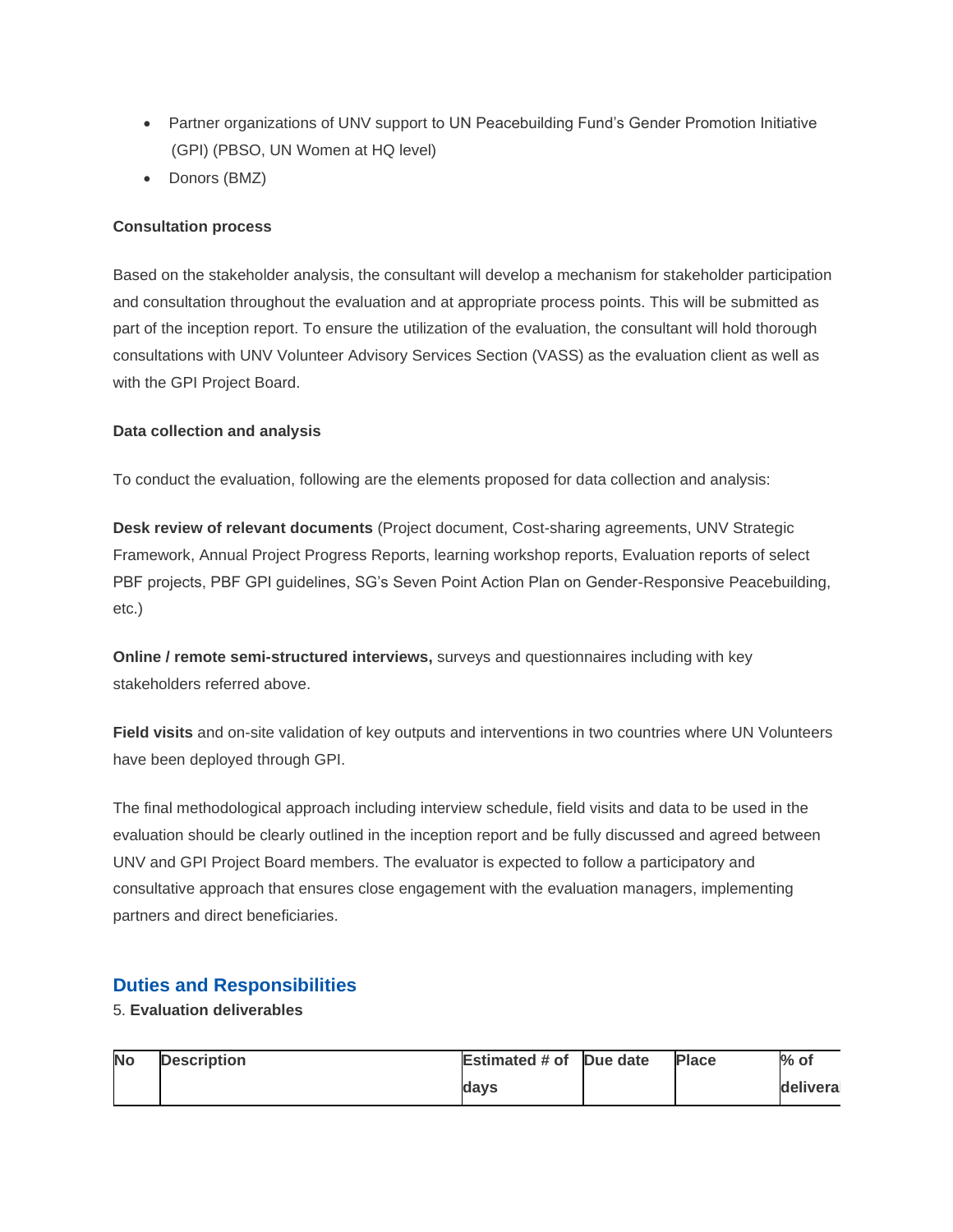| Desk review and inception report submission phase |                                                        |         |                    |                                  |     |  |  |
|---------------------------------------------------|--------------------------------------------------------|---------|--------------------|----------------------------------|-----|--|--|
| 1                                                 | In person briefing with UNV Volunteer                  | 1 day   | 1 April            | UNV HQ                           |     |  |  |
|                                                   | Advisory Services Section and the                      |         |                    | Bonn,                            | 15% |  |  |
|                                                   | <b>Executive Office</b>                                |         |                    | Germany                          |     |  |  |
| $\overline{\mathbf{2}}$                           | Draft Inception report (15 pages                       | 3 days  | 10 April           | Home-based                       |     |  |  |
|                                                   | maximum): including desk review, the                   |         |                    |                                  |     |  |  |
|                                                   | evaluation design & methodology, the list of           |         |                    |                                  |     |  |  |
|                                                   | stakeholders to be interviewed and survey              |         |                    |                                  |     |  |  |
|                                                   | design.                                                |         |                    |                                  |     |  |  |
|                                                   |                                                        |         |                    |                                  |     |  |  |
|                                                   |                                                        |         |                    |                                  |     |  |  |
| 3                                                 | Final inception report based on Feedback               | 1 day   | 15 April           | Home-based                       |     |  |  |
|                                                   | from GPI Project Board members                         |         |                    |                                  |     |  |  |
|                                                   |                                                        |         |                    |                                  |     |  |  |
|                                                   | Data collection phase                                  |         |                    |                                  |     |  |  |
| 4                                                 | Online consultation with stakeholders,                 | 12 days | 15 May             | Online and                       |     |  |  |
|                                                   | interviews, field visits                               |         |                    | field visits to 2 <sup>25%</sup> |     |  |  |
|                                                   |                                                        |         |                    | countries                        |     |  |  |
| 5                                                 | Debriefing on preliminary findings with UNV 1 day      |         | 20 May             | Online                           |     |  |  |
|                                                   | VASS and Executive Office including a                  |         |                    |                                  |     |  |  |
|                                                   | report on activities carried out, people met           |         |                    |                                  |     |  |  |
|                                                   | and interviewed, preliminary findings.                 |         |                    |                                  |     |  |  |
|                                                   | Draft Evaluation report and case studies writing phase |         |                    |                                  |     |  |  |
| 6                                                 | Draft evaluation report (maximum 40 pages 5 days       |         | 30 May             | Home-based                       |     |  |  |
|                                                   | including executive summary, excluding                 |         |                    |                                  | 30% |  |  |
|                                                   | annexes)                                               |         |                    |                                  |     |  |  |
| 7                                                 | Draft Case studies (maximum 4 pages                    | 3 days  | 7 June             | Home-based                       |     |  |  |
|                                                   | including executive summary)                           |         |                    |                                  |     |  |  |
|                                                   | Final Evaluation report and case studies writing phase |         |                    |                                  |     |  |  |
| 8                                                 | Feedback to the evaluation report and case 1 day       |         | 14 June May Online |                                  |     |  |  |
|                                                   | studies (online feedback from the GPI                  |         |                    |                                  | 30% |  |  |
|                                                   | Project Board), issues / comments log                  |         |                    |                                  |     |  |  |
|                                                   | produced                                               |         |                    |                                  |     |  |  |
| 9                                                 | Debriefing presentation of the draft                   | 1 day   | 20 June May Online |                                  |     |  |  |
|                                                   | evaluation report (along with 2-page                   |         |                    |                                  |     |  |  |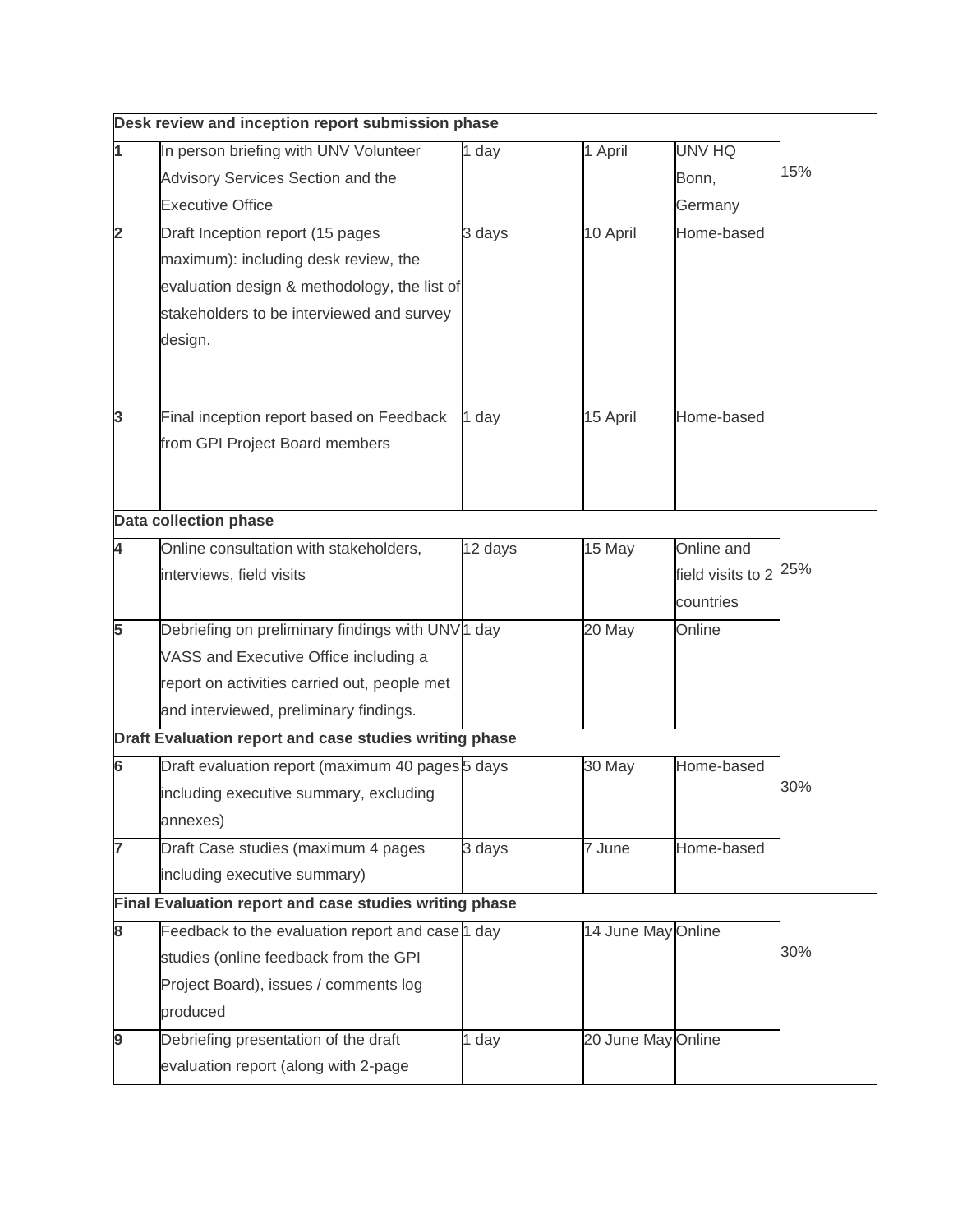|                  | evaluation brief and recommendations) and |         |         |            |  |
|------------------|-------------------------------------------|---------|---------|------------|--|
|                  | case studies to GPI Project Board.        |         |         |            |  |
| 10               | Final evaluation report and case studies  | 2 days  | 25 June | Home-based |  |
| Total # of days: |                                           | 30 days |         |            |  |

#### **Evaluation Management**

Overall advisory role to the Evaluation will be through the GPI Project Board chaired by the UNV Deputy Executive Coordinator and consisting of representatives of the UN Peacebuilding Support Office (PBSO), UN Women, and BMZ. The Programme Specialist, Volunteer Infrastructure will provide overall management and coordination to the consultant.

#### **Evaluation Ethics**

This evaluation will be conducted in accordance with the principles outlined in the UNEG 'Ethical Guidelines for Evaluation'. The consultant must safeguard the rights and confidentiality of information providers, interviewees and stakeholders through measures to ensure compliance with legal and other relevant codes governing collection of data and reporting on data. The consultant must also ensure security of collected information before and after the evaluation and protocols to ensure anonymity and confidentiality of sources of information where that is expected. The information knowledge and data gathered in the evaluation process must also be solely used for the evaluation and not for other uses with the express authorization of UNV/UNDP and partners.

# **Competencies**

#### **Corporate Competencies:**

- Demonstrates integrity by modeling the UN's values and ethical standards.
- Displays cultural, gender, religion, race, nationality and age sensitivity and adaptability.
- Analytical and strategic thinking;

#### **Functional:**

- Knowledge of peacebuilding, gender mainstreaming and gender-responsive programming
- Knowledge of volunteerism
- Strong application of results-based management ?
- Strong analytical, negotiation and communication skills, including ability to produce high-quality analytical reports.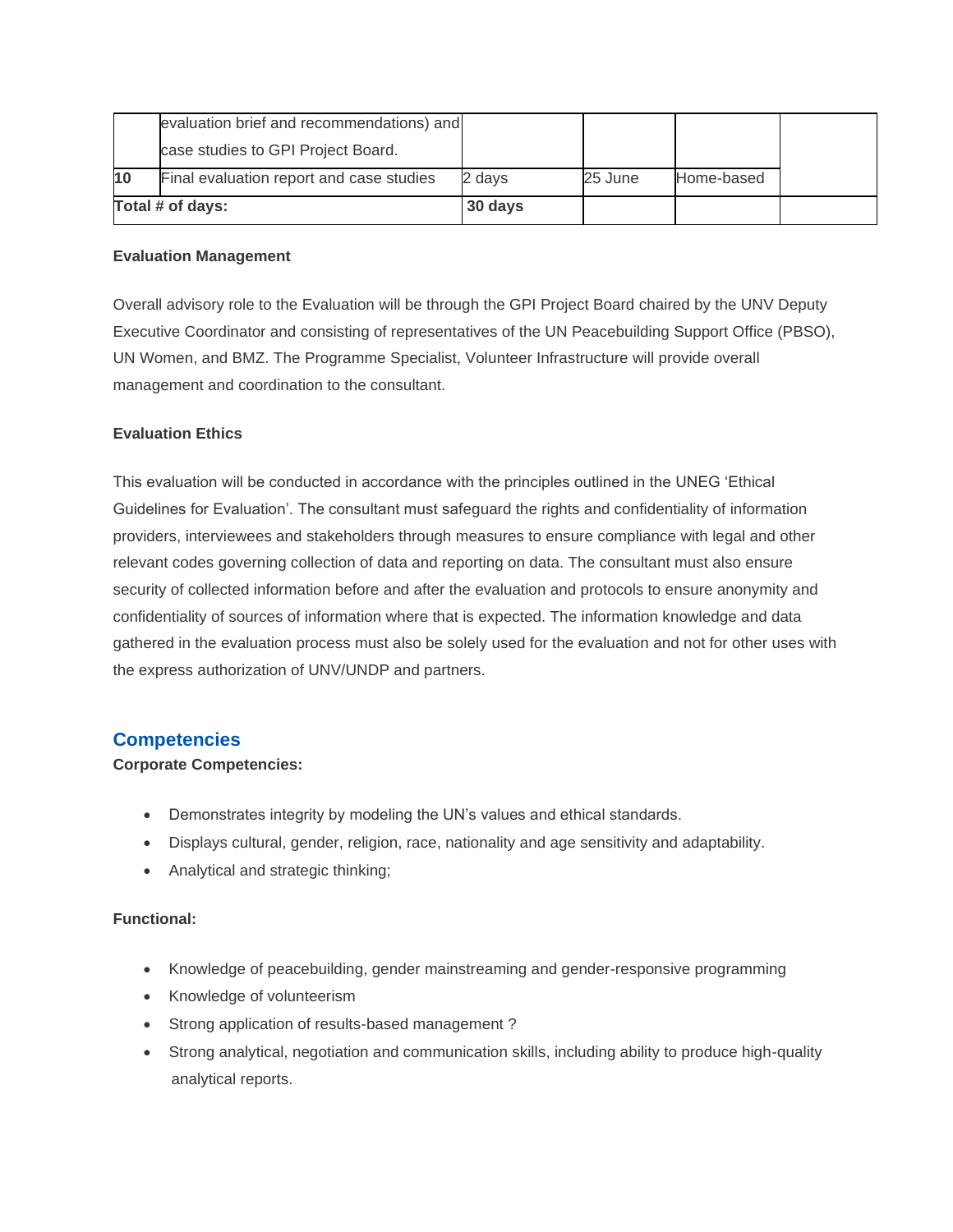- Strong ability to build strong relationship with clients, focus on impact and result for the client and respond positively to feedback.
- Ability to work independently, produce high-quality outputs.

## **Communications and Advocacy**:

- Strong ability to write clearly and convincingly, adapting style and content to different audiences and speak clearly and convincingly.
- Strong presentation skills in meetings with the ability to adapt for different audiences.
- Strong analytical, research and writing skills with demonstrated ability to think strategically.
- Strong capacity to communicate clearly and quickly.
- Strong inter-personal, negotiation and liaison skills.
- Proven capacity to produce reports.

# **Required Skills and Experience**

#### **Education**

• Master's degree or equivalent in international relations, political sciences, public administration, law, social sciences or other related fields.

# **Experience**

- At least 7 years of demonstrable experience in conducting evaluation or impact assessment of large projects / programmes at national or international levels
- Demonstrable experience with project management related to peacebuilding and/or women's empowerment
- Sound knowledge of and experience in results-based management (especially results-oriented monitoring and evaluation)
- Ability to write concise, readable and analytical reports
- Experience with conducting evaluations of projects / programmes implemented by the United Nations is an asset
- Knowledge of volunteerism is an asset
- Experience with implementing initiatives in the area of gender equality and human rights is an asset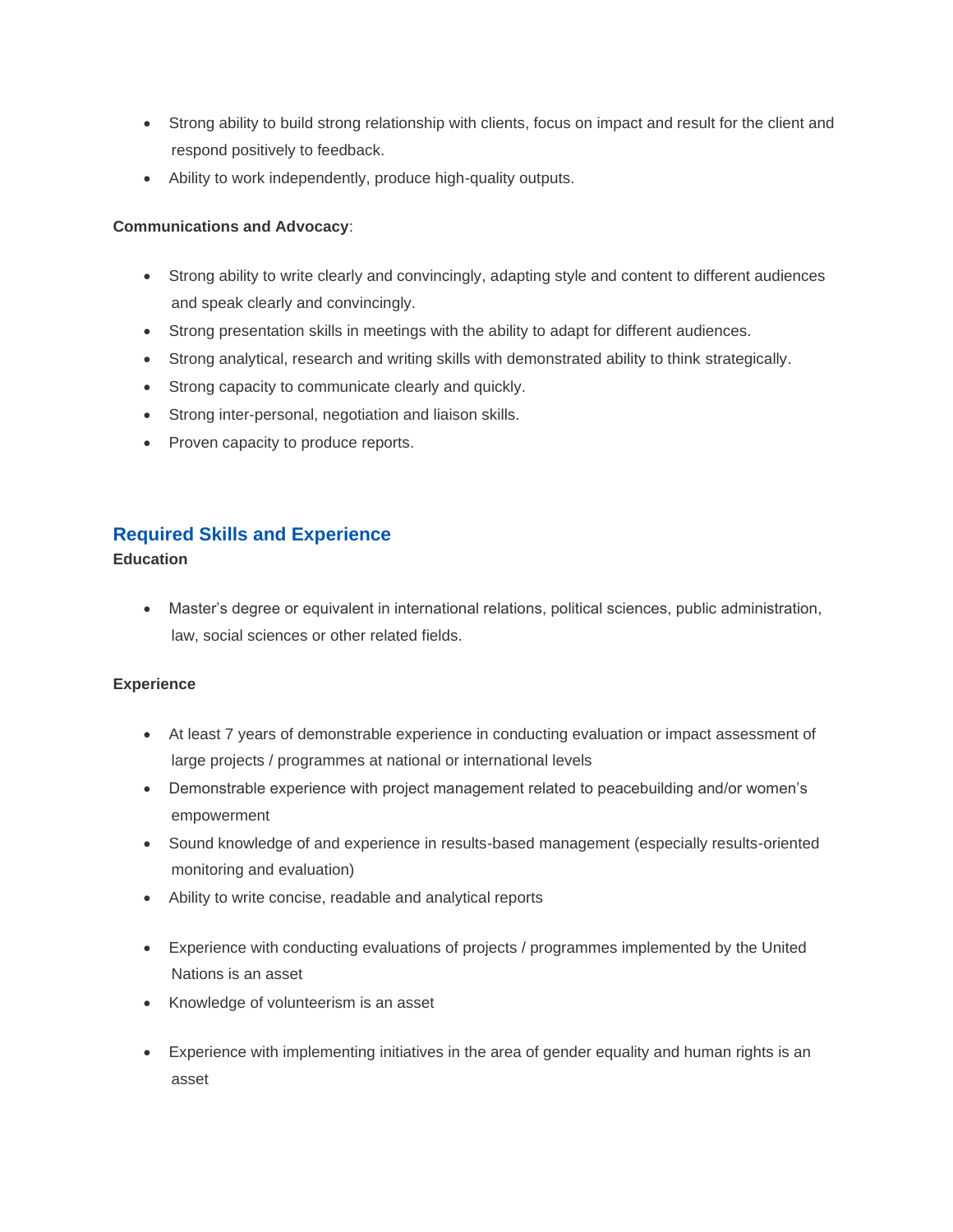• Experience with working in, or assessing, multi-country programmes is an asset

#### **Language requirement.**

- Fluency in English is necessary.
- Knowledge of other UN languages, especially French or Spanish, is desirable.

#### **Criteria for Selection of the Best offer:**

The selection of the best offer will be based on the combined scoring method – where the qualifications and methodology will be weighted 70% and combined with the price offer which will be weighted 30%.

Key selection criteria are:

- 1. Proven experience of conducting evaluations of large projects or programmes (25%)
- 2. Technical proposal methodology and approach on conducting evaluation of GPI project (25%)
- 3. Knowledge or experience on gender-responsive peacebuilding programmes (15%)
- 4. Knowledge and experience of volunteerism (5%)

#### **Application procedure:**

Applicants have to provide the following documents:

**Cover letter and CV or [P11](https://info.undp.org/global/documents/cap/P11%20modified%20for%20SCs%20and%20ICs.doc)**, indicating all past experience from similar projects, as well as the contact details (email and telephone number) of the Candidate and at least three (3) professional references.

**A Technical Proposal** (max 5 pages), shall describe the methodology and the approach on how to fulfill the required deliverables as well as outline the major components of its implementation as per key deliverables table above.

**Financial proposal,** shall consist of all-inclusive lump sum for the whole duration of the contract period, which shall include the consultancy fee, costs of living, costs for insurance, and cost of travel. The financial proposal shall contain a breakdown of these costs and indicate the number of off-days the consultant wants to take during the contract period (if any). Please note: daily rate and fees should not include Mission Travel air tickets, visas and per diems. Please include in your offer;

- Initial visit to UNV HQ in Bonn, Germany (1 day)
- Africa: Bangui/Central African Republic (2 days)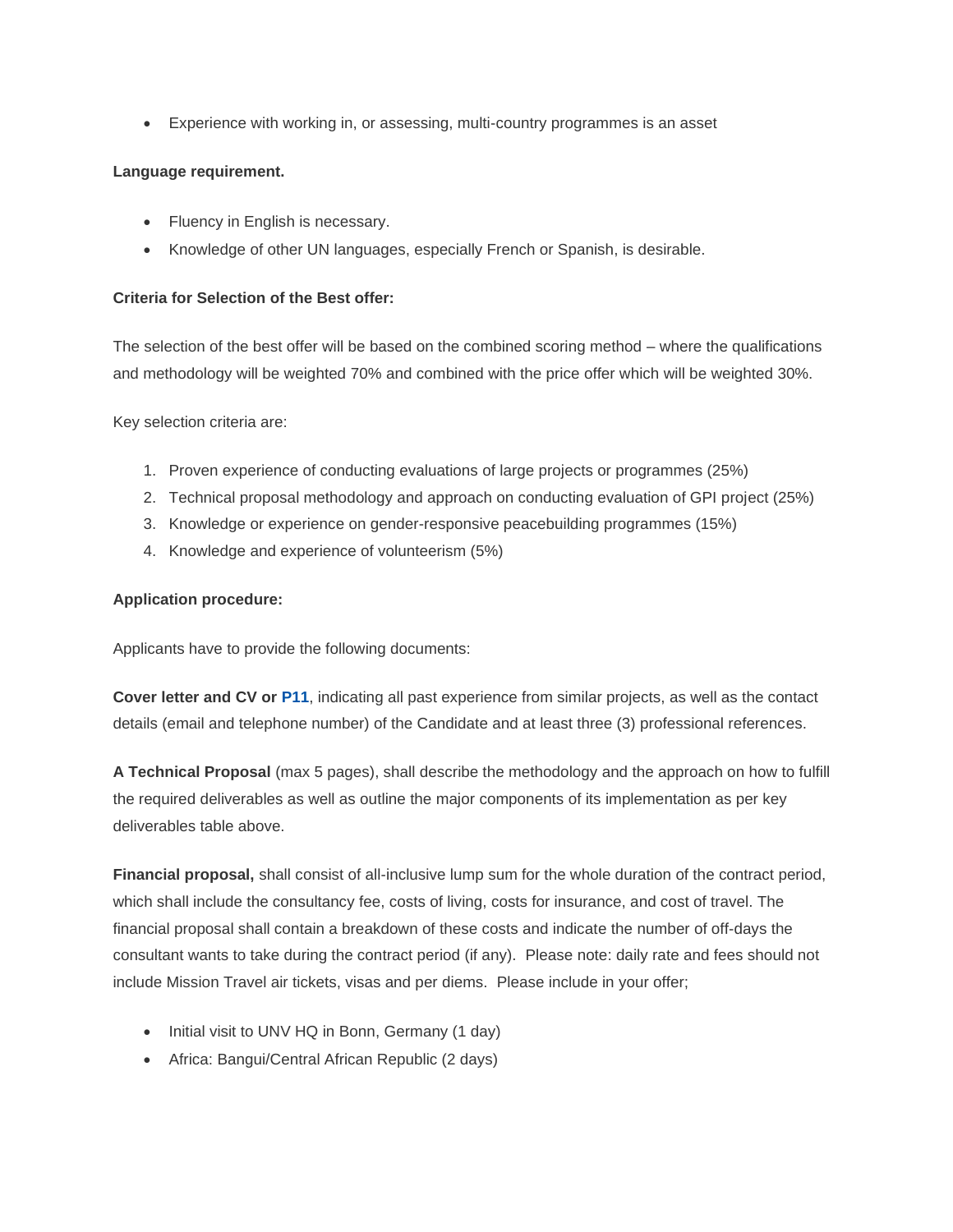• Asia Pacific: Colombo/Sri Lanka (2 days)

Please quote for economy return travel tickets, per diems (2 days) and any other expenses. Please note UNV will only pay for an economy priced ticket. The travel destinations are subject to final approval and maybe changed.

Your financial proposal must be submitted using the duly accomplished Letter of Confirmation of Interest and Availability (COI) Link to COI template;

[https://popp.undp.org/\\_layouts/15/WopiFrame.aspx?sourcedoc=/UNDP\\_POPP\\_DOCUMENT\\_LIBRARY/](https://popp.undp.org/_layouts/15/WopiFrame.aspx?sourcedoc=/UNDP_POPP_DOCUMENT_LIBRARY/Public/PSU_%20Individual%20Contract_Offerors%20Letter%20to%20UNDP%20Confirming%20Interest%20and%20Availability.docx&action=default) [Public/PSU\\_%20Individual%20Contract\\_Offerors%20Letter%20to%20UNDP%20Confirming%20Interest](https://popp.undp.org/_layouts/15/WopiFrame.aspx?sourcedoc=/UNDP_POPP_DOCUMENT_LIBRARY/Public/PSU_%20Individual%20Contract_Offerors%20Letter%20to%20UNDP%20Confirming%20Interest%20and%20Availability.docx&action=default) [%20and%20Availability.docx&action=default](https://popp.undp.org/_layouts/15/WopiFrame.aspx?sourcedoc=/UNDP_POPP_DOCUMENT_LIBRARY/Public/PSU_%20Individual%20Contract_Offerors%20Letter%20to%20UNDP%20Confirming%20Interest%20and%20Availability.docx&action=default)

Your Financial Proposal must **indicate the total contract price**, supported by a breakdown of costs, as per template provided. If an Offeror is employed by an organization/company/institution, and he/she expects his/her employer to charge a management fee in the process of releasing him/her to UNV under Reimbursable Loan Agreement (RLA), the Offeror must indicate at this point, and ensure that all such costs are duly incorporated in the financial proposal submitted to UNV

**Please paste the cover letter into the "Resume and Motivation" section of the electronic application and ensure you have provided all requested materials. All supporting documents should be scanned and attached into one PDF format document. Incomplete applications will not be considered.**

Queries should be sent to:procurement@unv.org, att Marc Wharton clearly marking –

#### **0094558: Consultant - GPI project evaluation** in the subject line

Terms and conditions, as well as contract samples can be found at this link: [http://www.undp.org/content/dam/undp/documents/procurement/documents/IC%20-](http://www.undp.org/content/dam/undp/documents/procurement/documents/IC%20-%20General%20Conditions.pdf) [%20General%20Conditions.pdf](http://www.undp.org/content/dam/undp/documents/procurement/documents/IC%20-%20General%20Conditions.pdf) as well as contract samples can be found at this link:http://www.undp.org/content/undp/en/home/procurement/business/how-we-buy.html

Due to the large number of applications we receive, we are only able to inform the successful candidates about the outcome or status of the selection process.